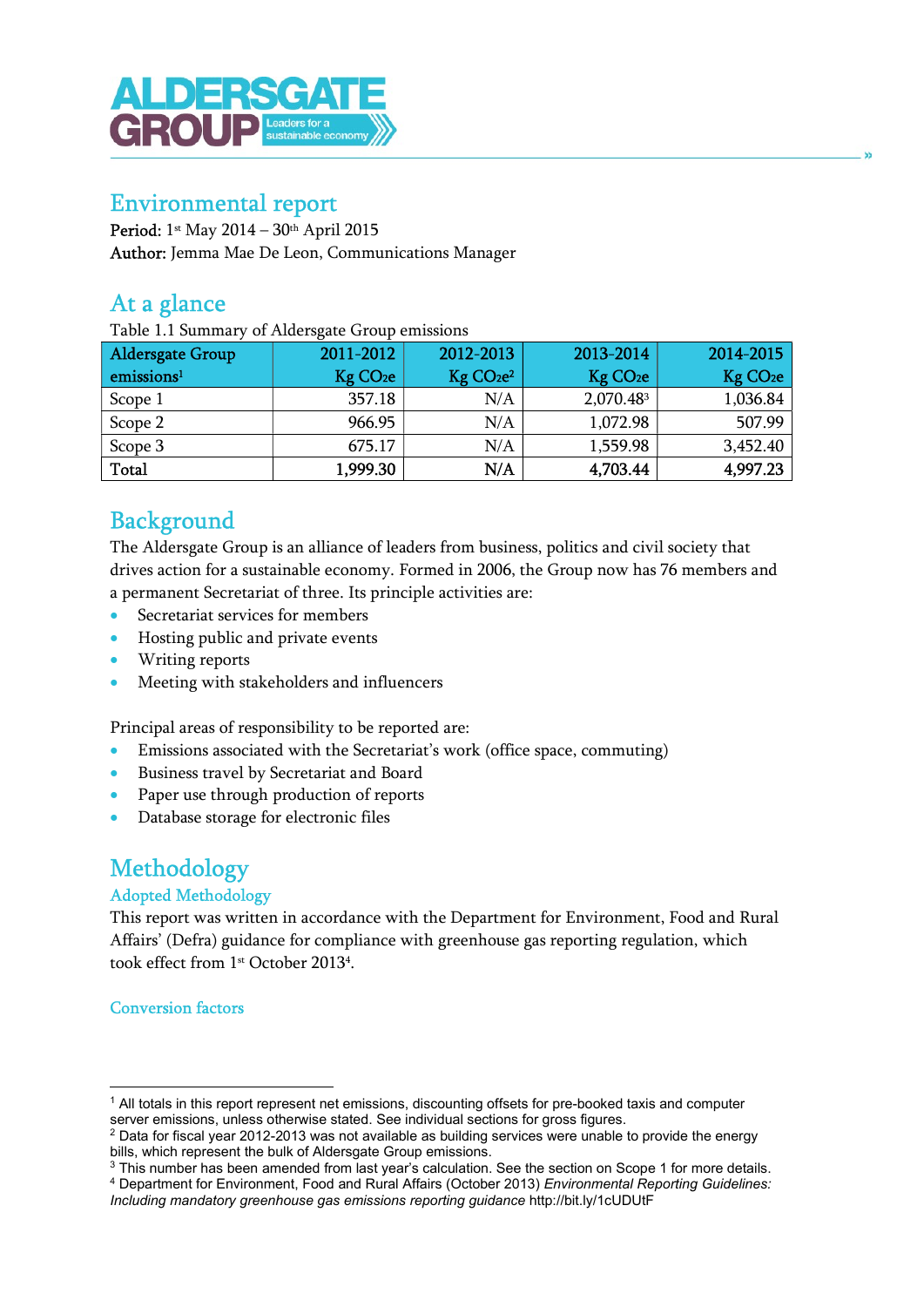

All calculations requiring conversion factors were made using Defra's Greenhouse Gas Conversion Factor Repository<sup>5</sup>. The conversion factors used are valid for UK based organisations until 31st May 2016.

#### Office space

The Aldersgate Group is based in Hub Westminster, which is an open plan hot desking space that comprises the entirety of the first floor of New Zealand House. Energy bills are provided for the whole building and building management has advised that Hub Westminster is responsible for 13.617% of the building's total.

The Aldersgate Group's responsibility for the energy bills has been calculated as a portion of the Hub Westminster's total responsibility, based upon the number of days the Secretariat works in the office in relation to the total number of days available (average number of people in the office x total working days in the year). This has estimated the Aldersgate Group's responsibility for energy bills in Hub Westminster to be 1.81%.

#### **Staff**

During this period, there were several changes of staff, for which there are now three permanent members: Executive Director, Policy Manager and Communications Manager. A remunerated Director position was also in place until February 2015. One Executive Director stood down in September 2014 and was replaced the following month. The Policy Manager and Communications Manager remained unchanged. Travel emissions have been captured for all staff members.

A Director has also taken on a lead role in an external Aldersgate Group project. His travel emissions for project activities have also been captured.

#### **Commuting**

Distances have been calculated by postcode for each employee. All employees live within England.

#### Business travel

Expenses incurred through business travel are itemised over the course of the year. Associated carbon emissions were also calculated using conversion factors from Defra's Greenhouse Gas Conversion Factor Repository.

## **Calculations**

#### Scope 1

The Aldersgate Group office is heated by gas. Energy bills from Gazprom for the building were procured from New Zealand House.

Hub Westminster has shared its most recent energy bills with the Secretariat for this report. Bills were only available for the months of June-August 2014, October-December 2014 and

<sup>5</sup> http://www.ukconversionfactorscarbonsmart.co.uk/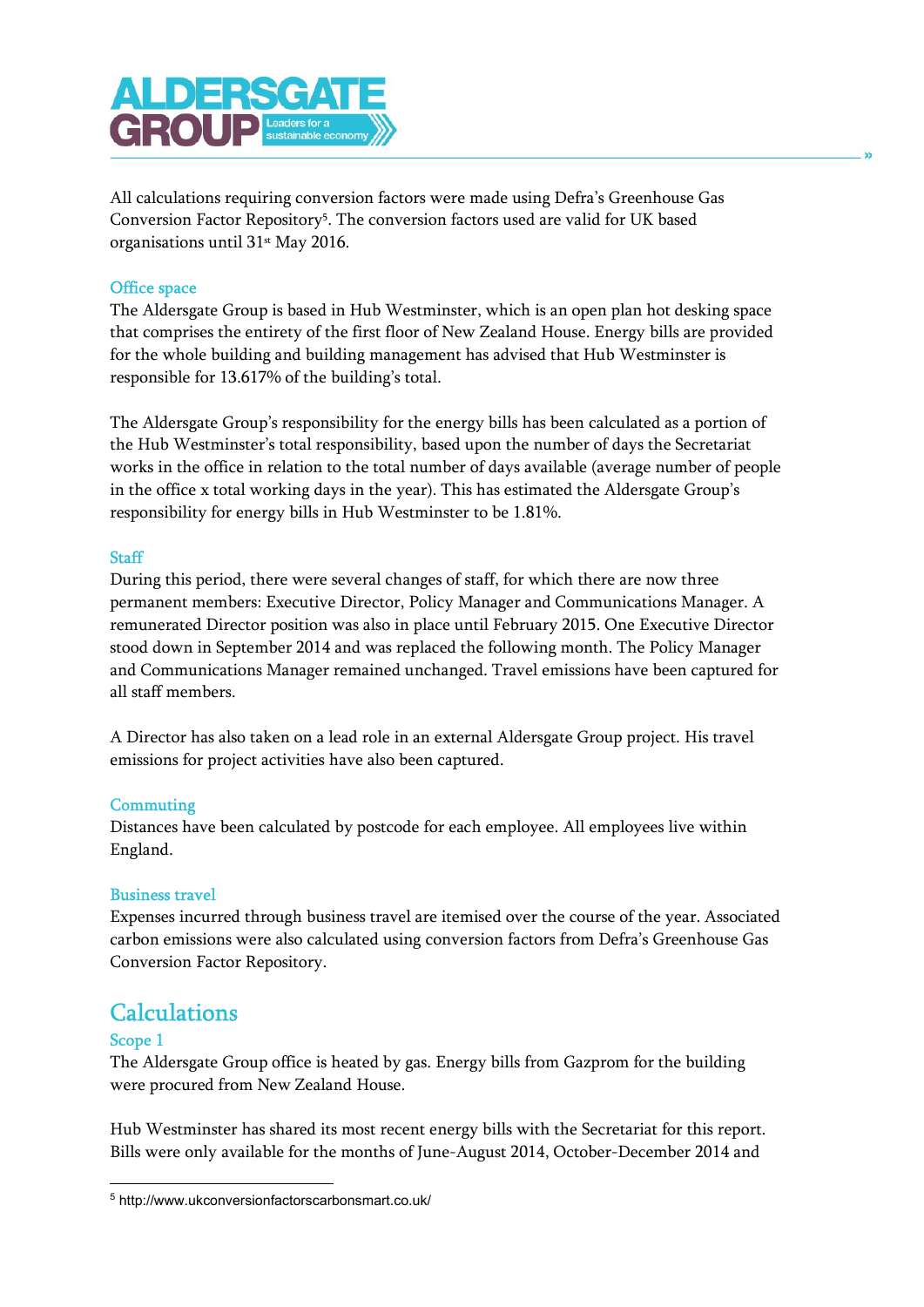

February 2015. Usage was calculated based on an average over the seven months and extrapolated for the fiscal year.

Given the large discrepancy between usage in 2013-2014 and 2014-2015 that suggested a 500.93% rise in Scope 1 emissions, the calculations for last year's report were revisited. Upon review, the figures used for 2013-2014 were representative of only November 2013 rather than a full calendar year. This figure was extrapolated to now cover the full fiscal year though 2014-2015 and will provide a more accurate picture of usage. The new calculation now shows a net decrease. The figures for 2014-2015 are likely to be more accurate given the wider range of data available.

#### Table 1.2 Summary of Scope 1 emissions

| Gas                     | 2013-2014    |                        | 2014-2015    |                      |
|-------------------------|--------------|------------------------|--------------|----------------------|
|                         | KwH          | $Kg$ CO <sub>2</sub> e | KwH          | Kg CO <sub>2</sub> e |
| New Zealand House       | 4,096,464.00 | 860,257.44             | 2,285,429.14 | 420,678.94           |
| <b>Aldersgate Group</b> | 10,096.46    | 2,070.48               | 5,632.84     | 1,036.84             |

#### Scope 2

Electricity meters were installed in Hub Westminster in January 2014. The meters automatically log usage into an online platform, EnergyDeck<sup>6</sup>, which generates the associated carbon emissions values.

There is a large discrepancy in the usage between the two most recent fiscal years, reflecting a decrease of 55.44% in reported kilowatt-hours. The introduction of electricity meters has provided a more accurate reflection of usage for 2014-2015.

| Table 1.9 Julillial v Of Jeope 2 Chilissions |            |                        |           |                        |  |  |  |
|----------------------------------------------|------------|------------------------|-----------|------------------------|--|--|--|
| <b>Electricity</b>                           | 2013-2014  |                        | 2014-2015 |                        |  |  |  |
|                                              | <b>KwH</b> | $Kg$ CO <sub>2</sub> e | KwH       | $Kg$ CO <sub>2</sub> e |  |  |  |
| Hub Westminster                              | 120,980.76 | 59,280.57              | 53,911.69 | 28,054.03              |  |  |  |
| <b>Aldersgate Group</b>                      | 2,189.75   | 1,072.98               | 976.21    | 507.99                 |  |  |  |

#### Table 1.3 Summary of Scope 2 emissions

### Scope 3

The table below summarises Scope 3 emissions for the Aldersgate Group.

#### Table 1.4 Summary of Scope 3 emissions

| Scope 3          | 2013-2014            | 2014-2015            |
|------------------|----------------------|----------------------|
|                  | Kg CO <sub>2</sub> e | Kg CO <sub>2</sub> e |
| Commuting        | 1,232.83             | 2,444.70             |
| Business travel  | 272.46               | 593.24               |
| Paper            | 54.34                | 409.01               |
| Couriers         | 0.35                 | 5.45                 |
| Computer servers | 0.00                 | 0.00                 |

<sup>6</sup> https://www.energydeck.com/about/company/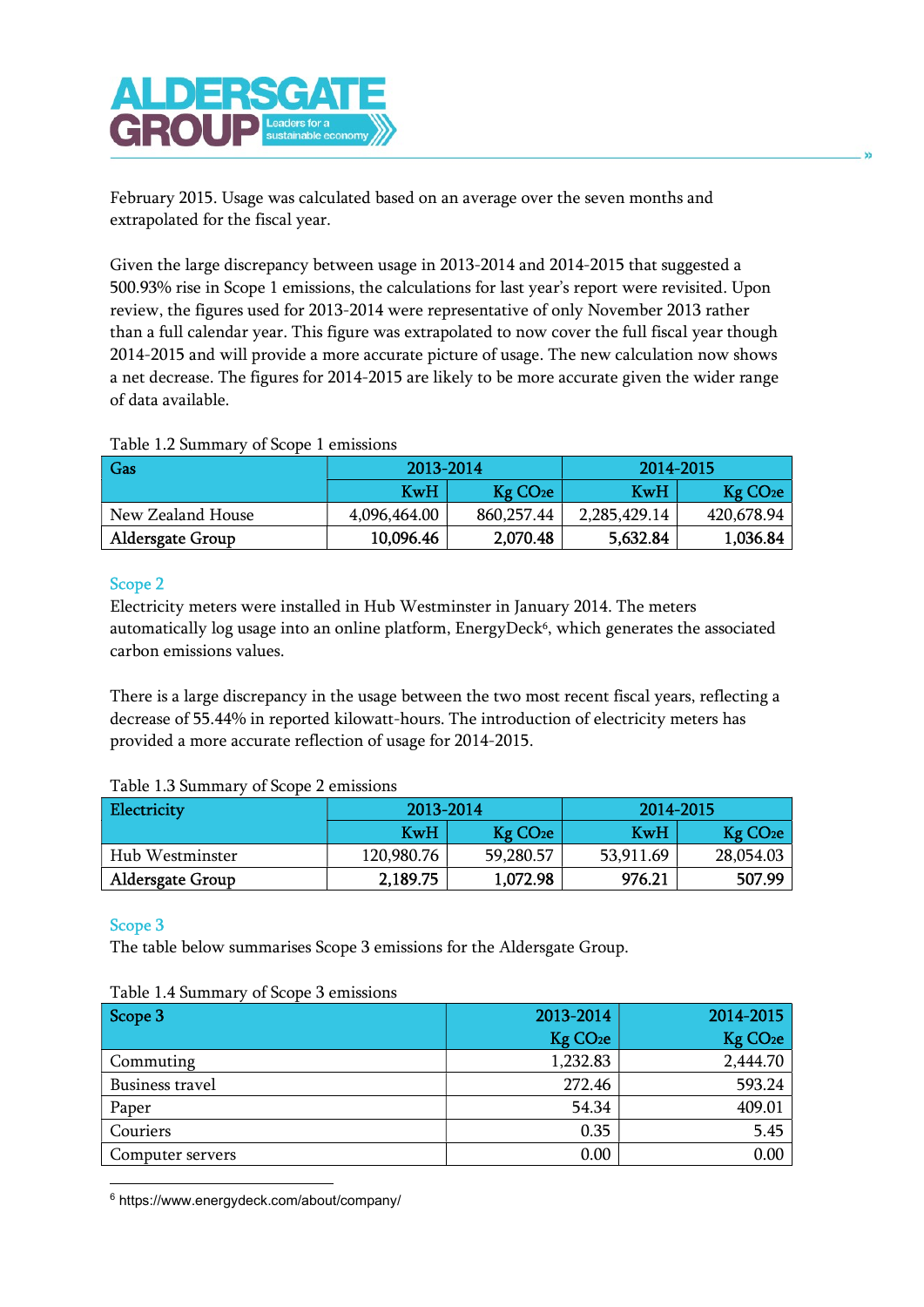

| Total | 559.98<br>1,337.30 | E9.<br>лſ |
|-------|--------------------|-----------|
|       |                    |           |

#### Commuting

Staff commutes were all undertaken within England by train, tube, bus, cycling and walking.

The Secretariat is comprised of three permanent staff, though included four between May 2014 and February 2015. The average commute distance taken by the Secretariat for each day worked decreased from 36.13 miles in 2013-2014 to 32.07 miles in 2014-2015. Overall distance travelled also decreased by 7.91%. Despite the absolute reduction in staff commutes, emissions increased by 109.55%.

The discrepancy in fallen miles travelled paired with increased emissions is a reflection of the change in methodology used. In previous years, associated carbon emissions were calculated by Travelfootprint<sup>7</sup>, which closed at the end of August 2014. Travelfootprint calculations took into account the occupancy of each mode of travel. Staff members primarily commute during peak periods when occupancy is highest and therefore per person emissions were lowest. Occupancy is not accounted for in the adopted methodology, which applies Defra's conversion factors.

| Commuting          | 2013-2014    |                      | 2014-2015    |                      |
|--------------------|--------------|----------------------|--------------|----------------------|
|                    | <b>Miles</b> | Kg CO <sub>2</sub> e | <b>Miles</b> | Kg CO <sub>2</sub> e |
| Train              | 34,613.20    | 1,198.15             | 31,883.08    | 2,298.72             |
| <b>Bus</b>         | 216.00       | 21.24                | 1,064.88     | 134.72               |
| Tube               | 798.00       | 13.44                | 125.28       | 11.26                |
| Cycling or walking | 3,460.90     | 0.00                 | 2,921.28     | 0.00                 |
| <b>Total</b>       | 39,088.10    | 1,232.83             | 35,994.52    | 2,444.70             |

#### Table 1.5 Summary of Commute-related emissions

#### Business travel

Staff made business trips on behalf of the Group, by train, car and taxi.

Total miles travelled increased by 32.16% and emissions more than doubled with an increase of 111.75%. The rise in business travel mileage is a reflection of the Group's decision to be more proactive on relevant European policy developments, allowing for travel by train to Europe when necessary and included one staff member taking one trip to both Brussels and Paris. There has also been increased activity overall with more public events<sup>8</sup> held in the recent fiscal year and progress in an external project that is reaching its dissemination phase<sup>9</sup>.

Pre-booked taxis are listed separately below, as carbon emissions data is provided directly by the supplier. The pre-booked taxi fleet consists of hybrid cars that emit up to 162g/km less

<sup>7</sup> Travelfootprint.org was run by Camden and Clear Zones and funded by Transport for London and Defra. <sup>8</sup> The Aldersgate Group hosted 20 events in 2014-2015 and 9 events in 2013-2014.

<sup>&</sup>lt;sup>9</sup> In 2013, the Aldersgate Group began work as a partner on Project REBus, an EU LIFE+ funded project that provides businesses with the opportunity to develop their own resource efficient business models via the project's provision of technical expertise.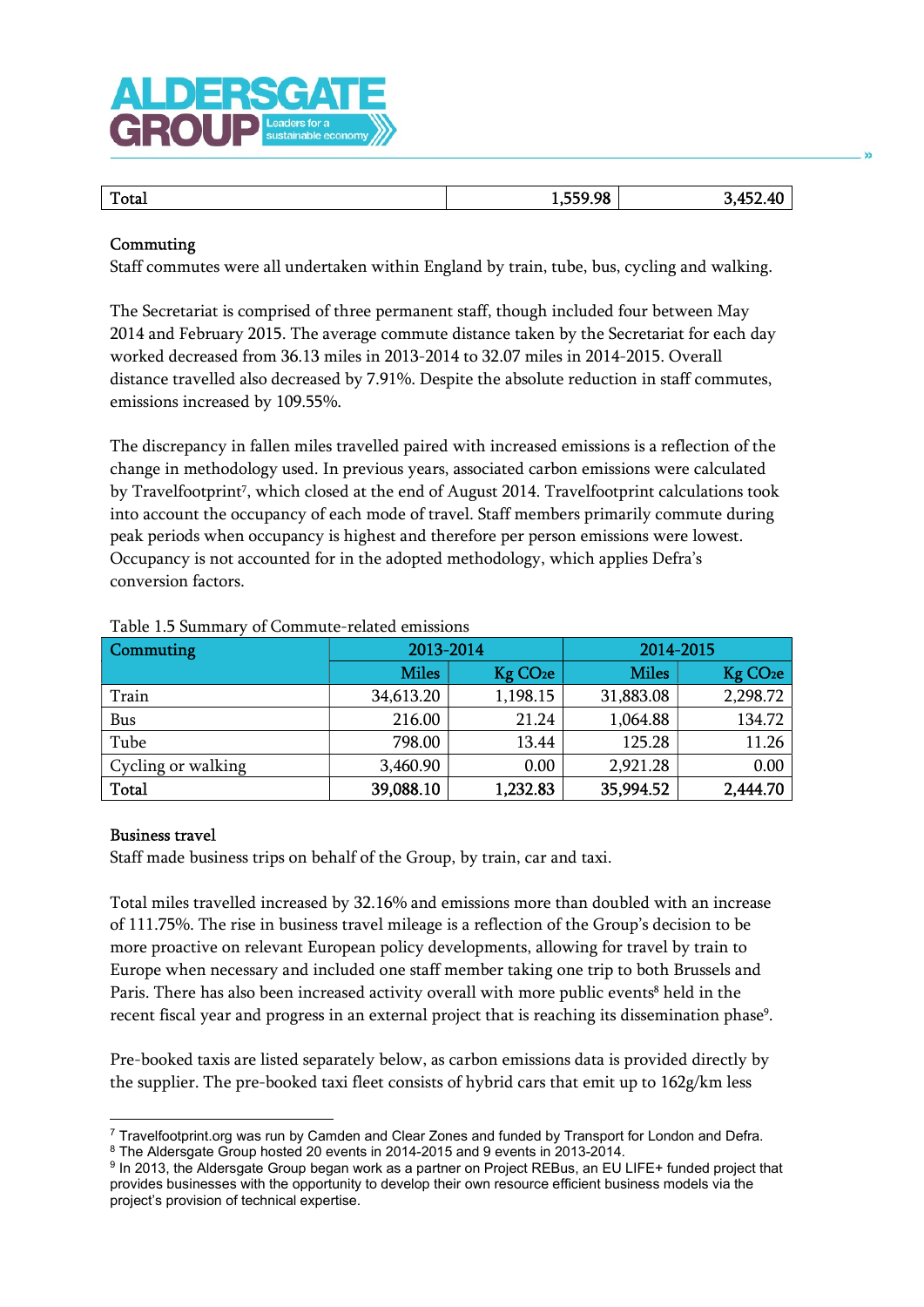

than black cabs<sup>10</sup>. The supplier also engages in carbon offsetting<sup>11</sup> for 100% of their emissions through the Carbon Trade Exchange, accounting for the zero net emissions attributed to this form of business travel.

| <b>Business travel</b> | 2013-2014    |                      |                      | 2014-2015    |                      |                      |
|------------------------|--------------|----------------------|----------------------|--------------|----------------------|----------------------|
|                        | <b>Miles</b> | Kg CO <sub>2</sub> e | Kg CO <sub>2</sub> e | <b>Miles</b> | Kg CO <sub>2</sub> e | Kg CO <sub>2</sub> e |
|                        |              | (gross)              | (net)                |              | (gross)              | (net)                |
| Train                  | 4,278.20     | 118.94               | 118.94               | 6,106.80     | 336.78               | 336.78               |
| Car                    | 574.00       | 146.04               | 146.04               | 735.00       | 213.59               | 213.59               |
| Taxi                   | 15.40        | 7.48                 | 7.48                 | 40.40        | 14.15                | 14.15                |
| Pre-booked taxi        | 28.30        | 4.08                 | 0.00                 | 52.20        | 7.63                 | 0.00                 |
| Total                  | 4,895.90     | 276.54               | 272.46               | 6,934.40     | 572.15               | 564.52               |

#### Table 1.6 Summary of emissions from business travel

#### Paper

The Aldersgate Group has a paperless office with an emphasis on keeping electronic files, rather than hard copies. Staff seek to print only when strictly necessary.

The large increase in paper emissions is attributed to six new reports published. Other professional print jobs were limited to business cards for new staff.

| Paper             | 2013-2014              |                      | 2014-2015       |                      |
|-------------------|------------------------|----------------------|-----------------|----------------------|
|                   | <b>Weight (tonnes)</b> | Kg CO <sub>2</sub> e | Weight (tonnes) | Kg CO <sub>2</sub> e |
| Business cards    | 0.003                  | 2.49                 | 0.001           | 1.00                 |
| Office print outs | 0.054                  | 51.85                | 0.066           | 61.70                |
| Reports           |                        | -                    | 0.379           | 346.30               |
| Total             | 0.057                  | 54.34                | 0.446           | 409.01               |

#### Couriers

The Aldersgate Group required eight couriers during the financial year, which transported event supplies between the Hub Westminster office and event venues.

| Table 1.8 Summary of emissions from couriers |  |  |
|----------------------------------------------|--|--|
|----------------------------------------------|--|--|

|          | 2013-2014    |                      | 2014-2015 |                      |
|----------|--------------|----------------------|-----------|----------------------|
|          | <b>Miles</b> | Kg CO <sub>2</sub> e | Miles     | Kg CO <sub>2</sub> e |
| Couriers | 1.30         | 0.35                 | 23.60     | 5.45                 |

#### Computer servers

UKFast provides all hosting services for the Aldersgate Group. It has PAS 2060<sup>12</sup> certification, which demonstrates carbon neutrality, due to their contributions to a number of hydropower

<sup>10</sup> https://www.climatecars.com/environment/how-our-emissions-compare/

<sup>11</sup> https://www.climatecars.com/environment/carbon-offsetting/

<sup>12</sup> http://www.bsigroup.co.uk/en-GB/PAS-2060-Carbon-Neutrality/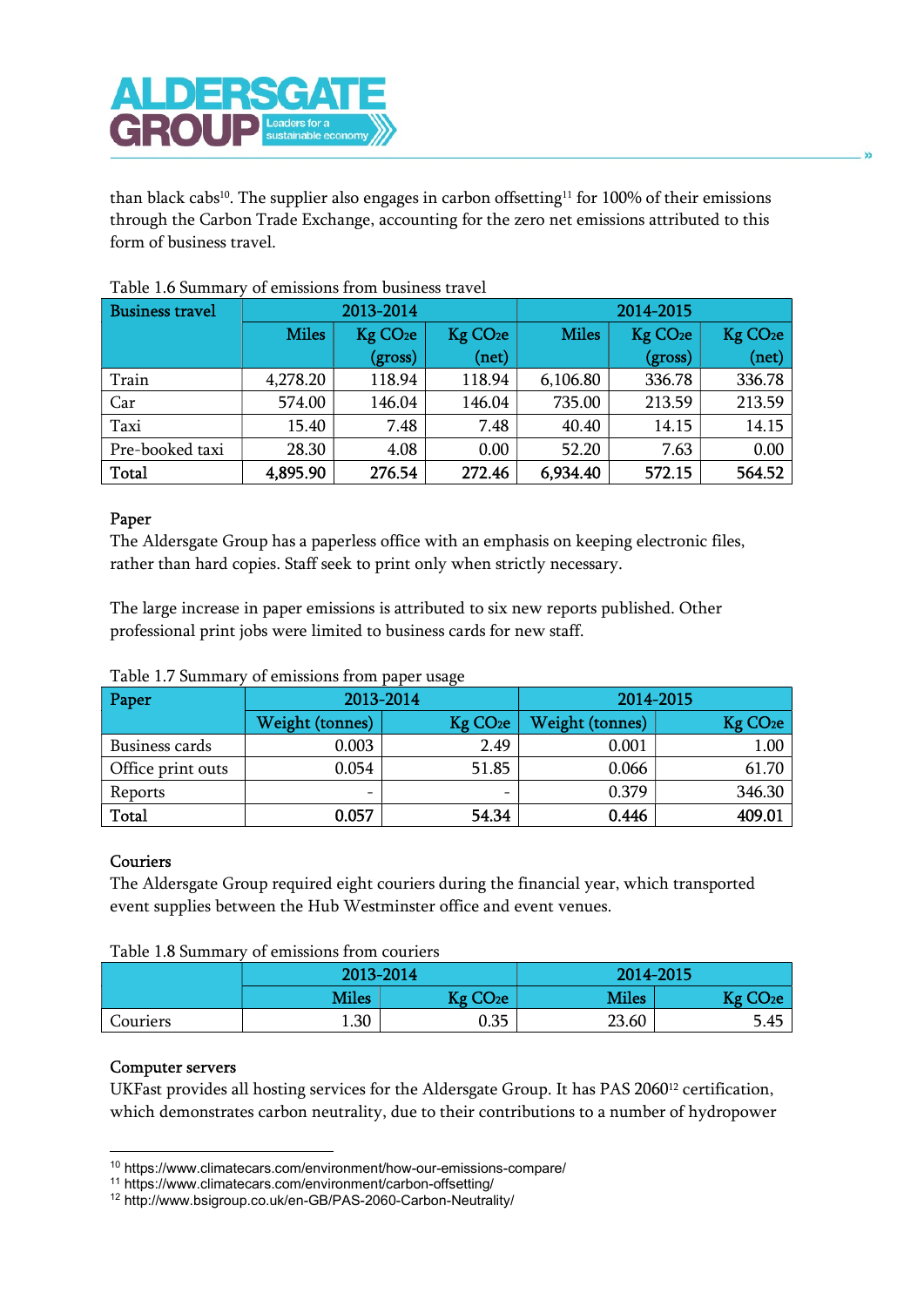

renewable energy schemes<sup>13</sup>. The decrease in required storage capacity is due to staff members re-organising their email inboxes and discarding of unnecessary emails.

|                       | 2013-2014      |                              | 2014-2015      |                            |
|-----------------------|----------------|------------------------------|----------------|----------------------------|
|                       | <b>Storage</b> | $Kg$ CO <sub>2</sub> e (net) | <b>Storage</b> | Kg CO <sub>2</sub> e (net) |
| Computer              | 4GB            | $0.00\,$                     | 2GB            | 0.00                       |
| servers <sup>14</sup> |                |                              |                |                            |

| Table 1.9 Summary of emissions from computer servers |  |
|------------------------------------------------------|--|
|                                                      |  |

## Assessment

#### Gas usage

The calculations for gas usage are likely to be more accurate for 2014-2015 given the greater availability of data from the procured invoices. The amended number for 2013-2014 is likely to be an overestimated due to the sample month being November when usage is typically higher.

### Paper

Similar to last year, it is expected that data for these activities is overestimated as the office printer counts double sided printing as two pages rather than one page for charging purposes.

#### Commutes

Overall, our emissions have increased by 6.25% compared with the last financial year. This is principally due to changes within Scope 3, emissions for which have more than doubled from the last report. The increase is a reflection of the growth of associated emissions with staff commutes though overall mileage has decreased, suggesting that the increase is attributed to the change in methodology rather than emissions.

#### Reduction strategy

In the last report, we set targets for reducing our carbon emissions:

1. Investigate how to report our IT emissions for cloud hosting. The Aldersgate Group stores all its data in a cloud hosting service, Dropbox. It has continued to be a challenge in how to best estimate the carbon emissions related to such services because Dropbox does not provide this data. The Group will continue to investigate how these activities can be added to these annual calculations.

Outcome: further work required

2. Capture an accurate picture of electricity and paper usage. The installation of six electricity monitors within Hub Westminster provides accurate hourly reports on electricity usage and has greatly improved the accuracy of this data. Paper usage is well recorded via the new Paper Cut programme that tracks jobs that are sent to the office printer.

<sup>13</sup> http://www.ukfast.co.uk/carbon-neutral-hosting.html

 $14$  Data was not available to account for the amount of emissions directly related to the Aldersgate Group's computer server usage. As a result, net versus gross emissions cannot be provided.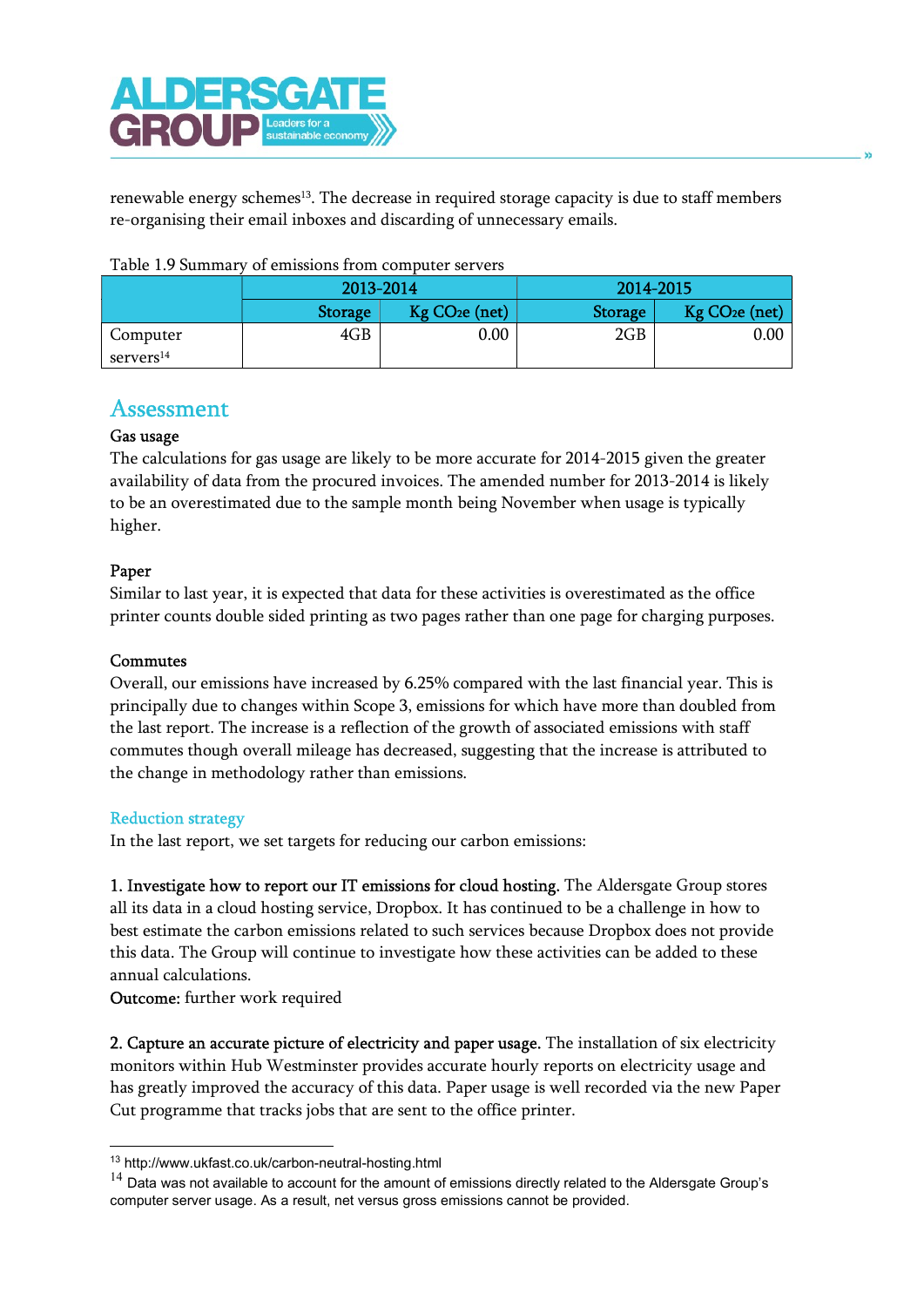#### Outcome: success

3. Increase the proportion of low carbon taxis used versus black cabs. In the past financial year, the Aldersgate Group has been responsible for 19 trips by low carbon taxis and 7 black cabs. It was last reported in 2013-2014 that the Aldersgate Group had been responsible for 8 low carbon taxis and 4 black cabs. This shows an improvement in the proportion of low carbon taxis used, though is a significant increase in the use of taxis overall. This is a reflection of the increase in public events held requiring more visits to the Kennington storage unit for supplies as well as transport of those supplies to venues. Outcome: success

#### Next steps

The Aldersgate Group was one of the leading campaign organisations that made the case for mandatory carbon reporting for all companies listed on the London Stock Exchange and played a key role in drafting the amendments to the Climate Change Act and developing the reporting guidance for business. Following these successes, the Group elected to report its own emissions into order to inform our campaigning, including a potential call for the extension of mandatory reporting to smaller businesses.

The AG produced reports on the environmental impacts of its operations between 2011/12 and 2014/15. The accuracy of these reports was restricted due to the inability of key suppliers (e.g. of office accommodation) to provide necessary information (e.g. on energy consumption). The limited accuracy of these reports means that they do not justify the ongoing effort to generate them. Nevertheless the reports have enhanced our understanding of the Group's environmental impacts. We understand the key factors influencing our impacts are:

- Number of staff employed.
- Energy efficiency of office accommodation and facilities.
- Number of reports and other materials printed.
- Transport required for external activities
- Opportunities to compensate for impacts (such as carbon offsets provided at point of purchase for some services)

Our approach going forward is therefore to:

- 1. Inform key suppliers (e.g. of office accommodation, virtual file storage services) of our desire for more accurate information on the environmental impacts of using their services.
- 2. Consider alternative suppliers that better monitor and manage their environmental impacts, provided this does not increase costs significantly.
- 3. Monitor the key factors influencing our environmental impacts (listed above) as part of our annual reporting process.